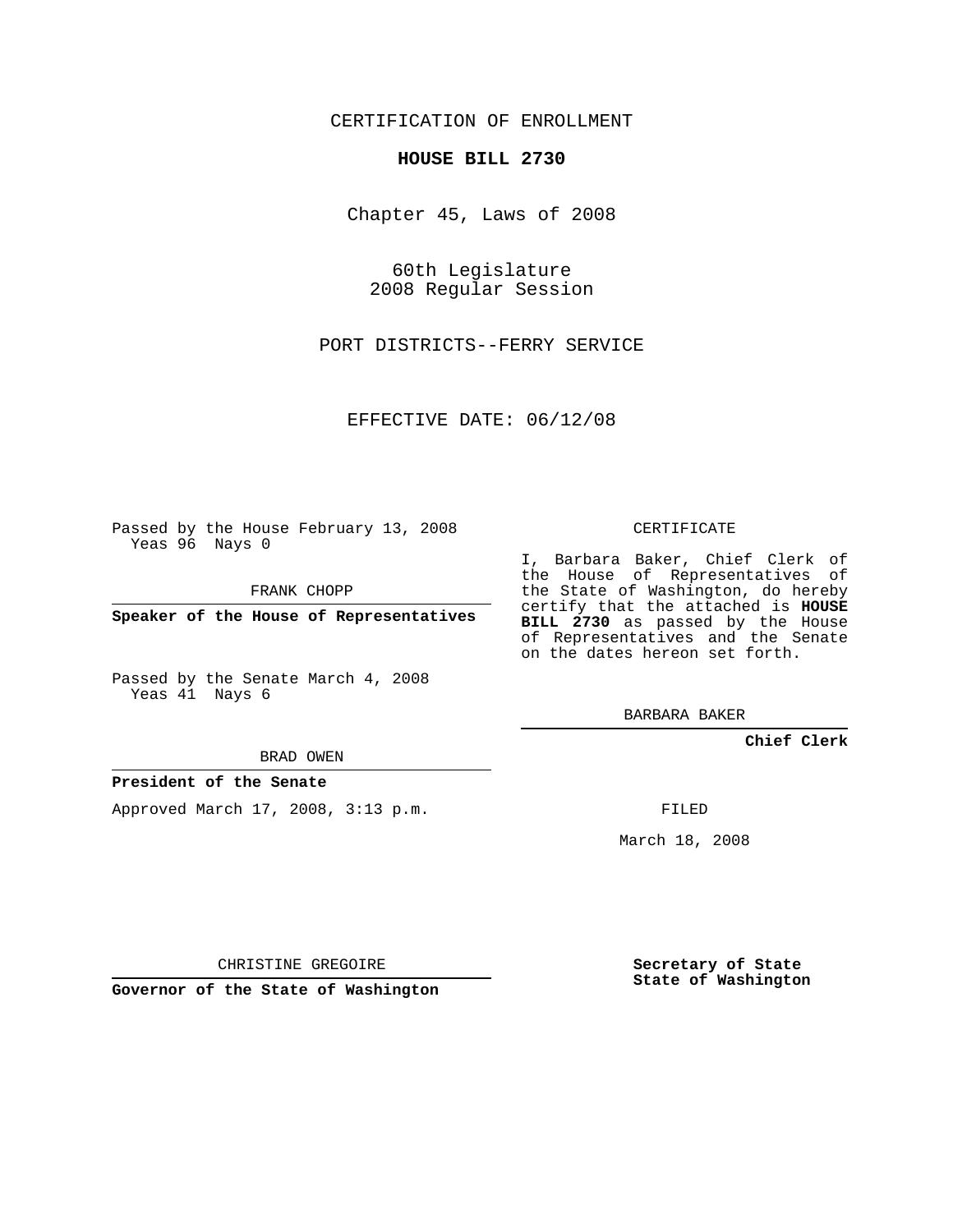## **HOUSE BILL 2730** \_\_\_\_\_\_\_\_\_\_\_\_\_\_\_\_\_\_\_\_\_\_\_\_\_\_\_\_\_\_\_\_\_\_\_\_\_\_\_\_\_\_\_\_\_

\_\_\_\_\_\_\_\_\_\_\_\_\_\_\_\_\_\_\_\_\_\_\_\_\_\_\_\_\_\_\_\_\_\_\_\_\_\_\_\_\_\_\_\_\_

Passed Legislature - 2008 Regular Session

**State of Washington 60th Legislature 2008 Regular Session By** Representatives Rolfes, Appleton, and Hudgins Read first time 01/16/08. Referred to Committee on Transportation.

 AN ACT Relating to the provision of ferry service by port districts; and amending RCW 47.01.350, 47.60.645, 47.60.662, and 53.08.295.

BE IT ENACTED BY THE LEGISLATURE OF THE STATE OF WASHINGTON:

 **Sec. 1.** RCW 47.01.350 and 2007 c 223 s 2 are each amended to read as follows:

 (1) The department of transportation shall establish a ferry grant program subject to availability of amounts appropriated for this specific purpose. The purpose of the grant program is to provide operating or capital grants for ferry systems as provided in chapters 11 36.54 ((and)), 36.57A, and 53.08 RCW to operate passenger-only ferry service.

 (2) In providing grants under this section, the department may enter into multiple year contracts with the stipulation that future year allocations are subject to the availability of funding as provided by legislative appropriation.

 **Sec. 2.** RCW 47.60.645 and 2006 c 332 s 1 are each amended to read as follows: